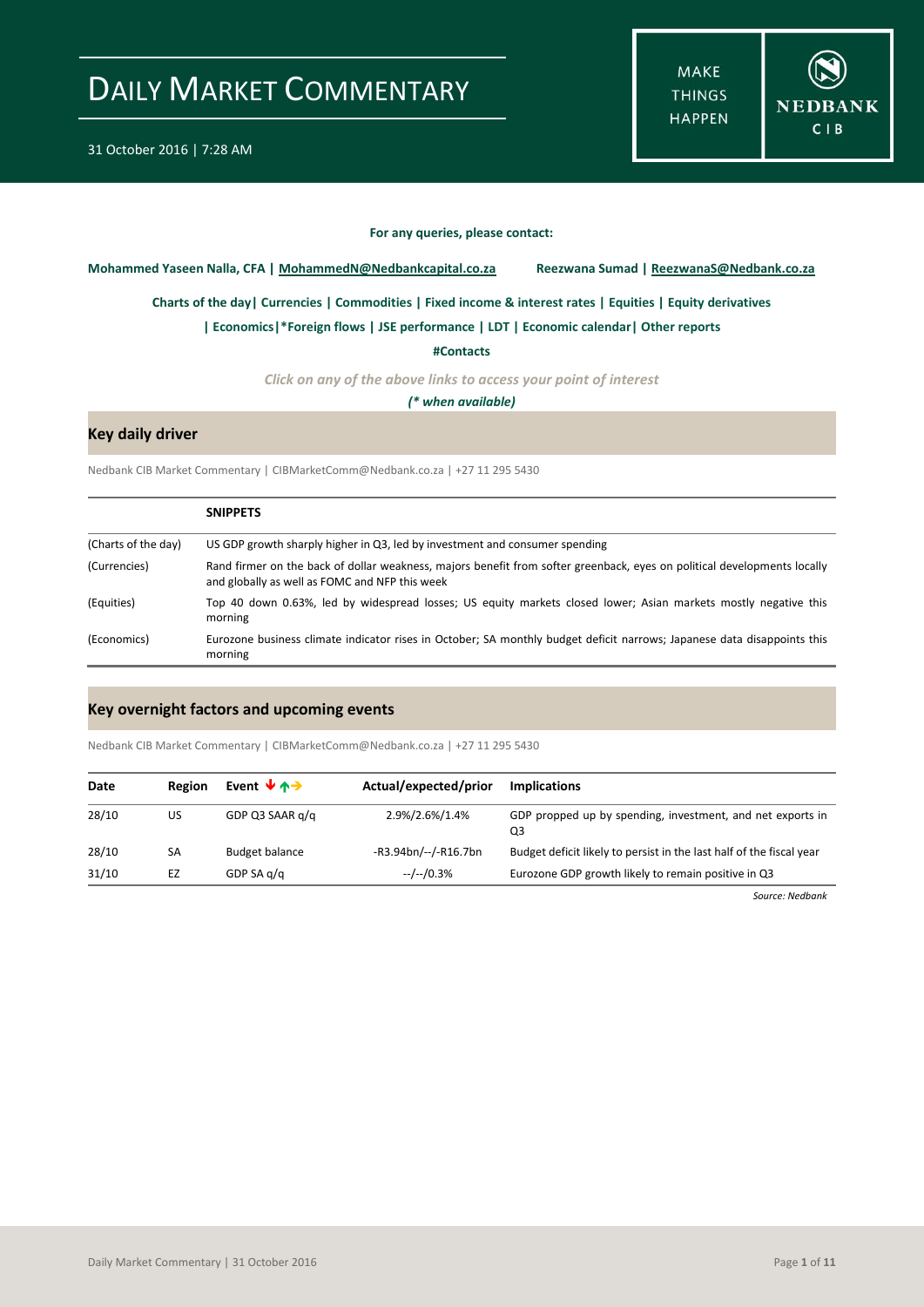### <span id="page-1-0"></span>**Charts of the day** [back to top](#page-0-0) **back to top**

Nedbank CIB Market Commentary | CIBMarketComm@Nedbank.co.za | +27 11 295 5430

- US Q3 advance GDP growth rate surged to 2.9% q/q annualised, from 1.4% in Q2, beating consensus of 2.6%. The key driver of growth was consumer spending, however this slowed markedly over the quarter, and the contribution to Q3 GDP fell from 2.88% in Q2, to 1.47% currently. Consumer spending on nondurable goods contracted over the quarter (worst quarterly decline since 2009), particularly consumption of clothing and gasoline. Even though personal income growth remained unchanged at 3.9% q/q annualised in Q3, consumers slowed down purchases as more people become more cautious in the face of rising political, economic and social risks. As a result, all of the other subcomponents had to do more heavy-lifting in Q3 to keep GDP expanding at a moderate pace.
- Gross private investment surged quite surprisingly, on the back of greater investment activity in non-residential structures and intellectual property. This subcomponent added 0.52% towards headline growth, up from -1.34% in Q2. This was one of the major positive drivers of growth in Q3.
- Net exports made a larger positive contribution (+0.83% in Q3 vs. 0.18% in Q2), as exports surged, while imports contracted over the quarter. Government consumption rose but remained insignificant in this GDP print.
- The core PCE indicator however, showed easing price pressures over Q3. The GDP price index painted a similar picture. Due to sharply lower consumption activity in Q3, prices were naturally lower – a resumption in consumer activity in Q4 may support prices closer towards the Fed's 2% target.
- The Fed has further evidence to support their decision to hike rates in December, as economic activity and CPI have both firmed up recently. While a rate hike may materialise in December, the Fed will be loath to hike rates too aggressively going forward, so as not to squander the recent recovery. The Fed is expected to express their willingness to keep monetary policy loose over an extended period of time even after one rate hike is initiated in the medium term, in order to support prices and growth.

#### **Economic data is marginally better recently**



#### **Consumer confidence upbeat, but income and spending trend starts to turn**



*Source: Bloomberg, Nedbank*





*Source: Bloomberg, Nedbank*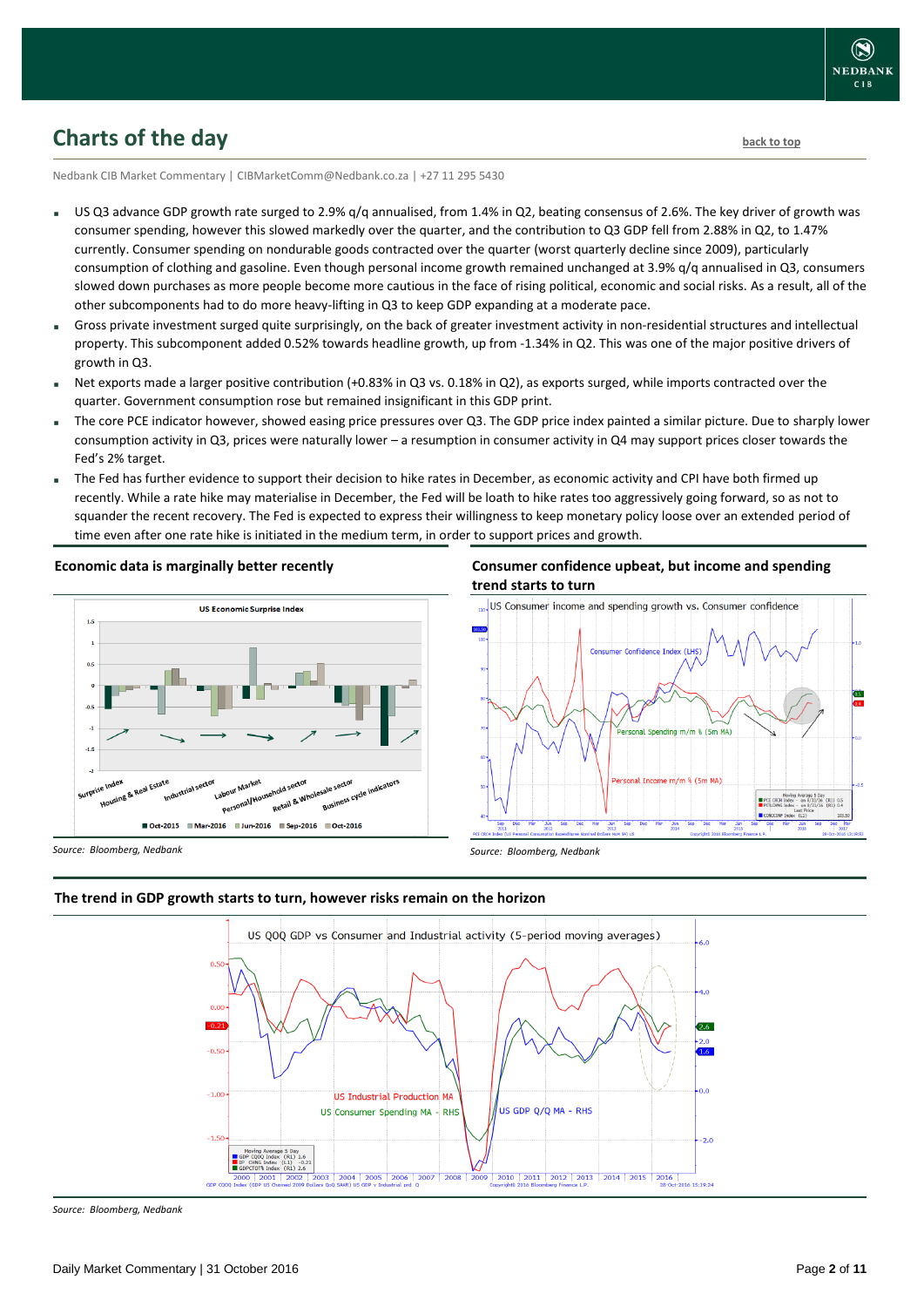### <span id="page-2-0"></span>**Currencies [back to top](#page-0-0)**

Business Banking FX | +27 11 535 4003 | Corporate FX | +2711 535 4002 | Institutional FX | +2711 535 4005

- The final session of the week saw the rand open in the high 13.80's. Although there was demand for dollars the extent of this, and the subsequent price action, was unconvincing. The rand traded short of the 14.0000 handle before staging a recovery into the local close, trading at 13.8275 at that time. This morning the rand is trading slightly firmer in the wake of dollar weakness, caused by FBI investigation into Clinton emails. It is currently trading at 13.7750, EURZAR is trading at 15.1050 and GBPZAR is trading at 16.7800.
- On the international front, the major currency pairs were largely range bound on the day. EURUSD trading between 1.0896 and 1.0950 on the day, this morning trading marginally firmer in the wake of the aforementioned headlines, currently trading at 1.0972. Gold is currently trading at 1277.00, nearly ten dollars firmer from the time of the local close.
- This week the local focus will be on the impending legal action against the Minister of Finance and the possible consequences and effects thereafter. Data wise international focus will be on the FOMC on Wednesday and the subsequent release of the NFP data in the U.S on Friday with the US election also on the radar.
- Possible trading range in the rand today 13.6500 to 13.9000

| <b>Majors</b>                   | <b>Last price</b> | $\sqrt{2}$<br>$-1d$ | $\sqrt{\Delta}$<br><b>MTD</b> | $\sqrt{\Delta}$<br><b>YTD</b> | <b>Month</b><br>trend | <b>USD</b> trend    |
|---------------------------------|-------------------|---------------------|-------------------------------|-------------------------------|-----------------------|---------------------|
| <b>GBPUSD</b>                   | 1.22              | 0.06                | $-6.01$                       | $-17.25$                      | ⊕                     | USD strength        |
| <b>EURUSD</b>                   | 1.10              | $-0.14$             | $-2.36$                       | 0.96                          | ⊕                     | USD strength        |
| <b>USDJPY</b>                   | 104.80            | 0.06                | 3.40                          | $-12.81$                      | ♠                     | USD strength        |
| <b>USDAUD</b>                   | 1.31              | $-0.19$             | 0.62                          | $-4.21$                       | ♠                     | USD strength        |
| <b>Rand crosses</b>             | Last price        | $% \Delta$<br>$-1d$ | $\%$ $\Delta$<br><b>MTD</b>   | $\%$ $\Delta$<br><b>YTD</b>   | <b>Month</b><br>trend | <b>ZAR</b> trend    |
| <b>USDZAR</b>                   | 13.76             | $-0.52$             | 0.30                          | $-11.11$                      | ⇑                     | <b>ZAR weakness</b> |
| <b>GBPZAR</b>                   | 16.78             | $-0.47$             | $-5.75$                       | $-26.45$                      | ⊕                     | ZAR strength        |
| <b>EURZAR</b>                   | 15.10             | $-0.64$             | $-2.14$                       | $-10.25$                      | ⊕                     | ZAR strength        |
| <b>AUDZAR</b>                   | 10.48             | $-0.32$             | $-0.34$                       | $-7.16$                       | ⊕                     | ZAR strength        |
| ZARJPY                          | 7.61              | 0.59                | 3.18                          | $-1.92$                       | ♠                     | ZAR strength        |
| <b>African FX</b>               | Last price        | $% \Delta$<br>$-1d$ | $\%$ $\Delta$<br><b>MTD</b>   | $\%$ $\Delta$<br><b>YTD</b>   | <b>Month</b><br>trend | <b>ZAR</b> trend    |
| ZARMWK (Malaw ian kw acha)      | 52.40             | 0.45                | $-0.28$                       | 21.47                         | ⊕                     | <b>ZAR</b> weakness |
| ZARBWP (Botsw ana pula)         | 0.77              | 0.12                | 0.88                          | 5.82                          | ⇮                     | ZAR strength        |
| ZARKES (Kenyan shilling)        | 7.37              | 0.54                | $-0.04$                       | 11.58                         | ⊕                     | <b>ZAR</b> weakness |
| ZARMUR (Mauritian rupee)        | 2.61              | 0.46                | 0.94                          | 12.49                         | ⇑                     | ZAR strength        |
| ZARNGN (Nigerian naira)         | 22.95             | 0.60                | $-2.22$                       | 78.27                         | ⊕                     | ZAR weakness        |
| ZARGHS (Ghanian cedi)           | 0.29              | 0.69                | $-0.03$                       | 17.76                         | ⊕                     | ZAR weakness        |
| ZARZMW (Zambian kw acha)        | 0.70              | 0.50                | $-3.96$                       | $-1.06$                       | ⊕                     | ZAR weakness        |
| ZARMZN (Mozambican metical)     | 5.67              | 0.49                | $-0.34$                       | 82.82                         | ⊕                     | <b>ZAR</b> weakness |
| Source: Bloomberg & Nedbank CIB | Time              |                     | 2016/10/3107:19               |                               |                       |                     |

*\*Please note that the sign on the % change reflects the change on the headline number. The narrative indicates the trend direction over the month. For trade in any of these currencies, contact our FX dealing desks*



#### **EUR/USD**



*Source: Bloomberg, Nedbank*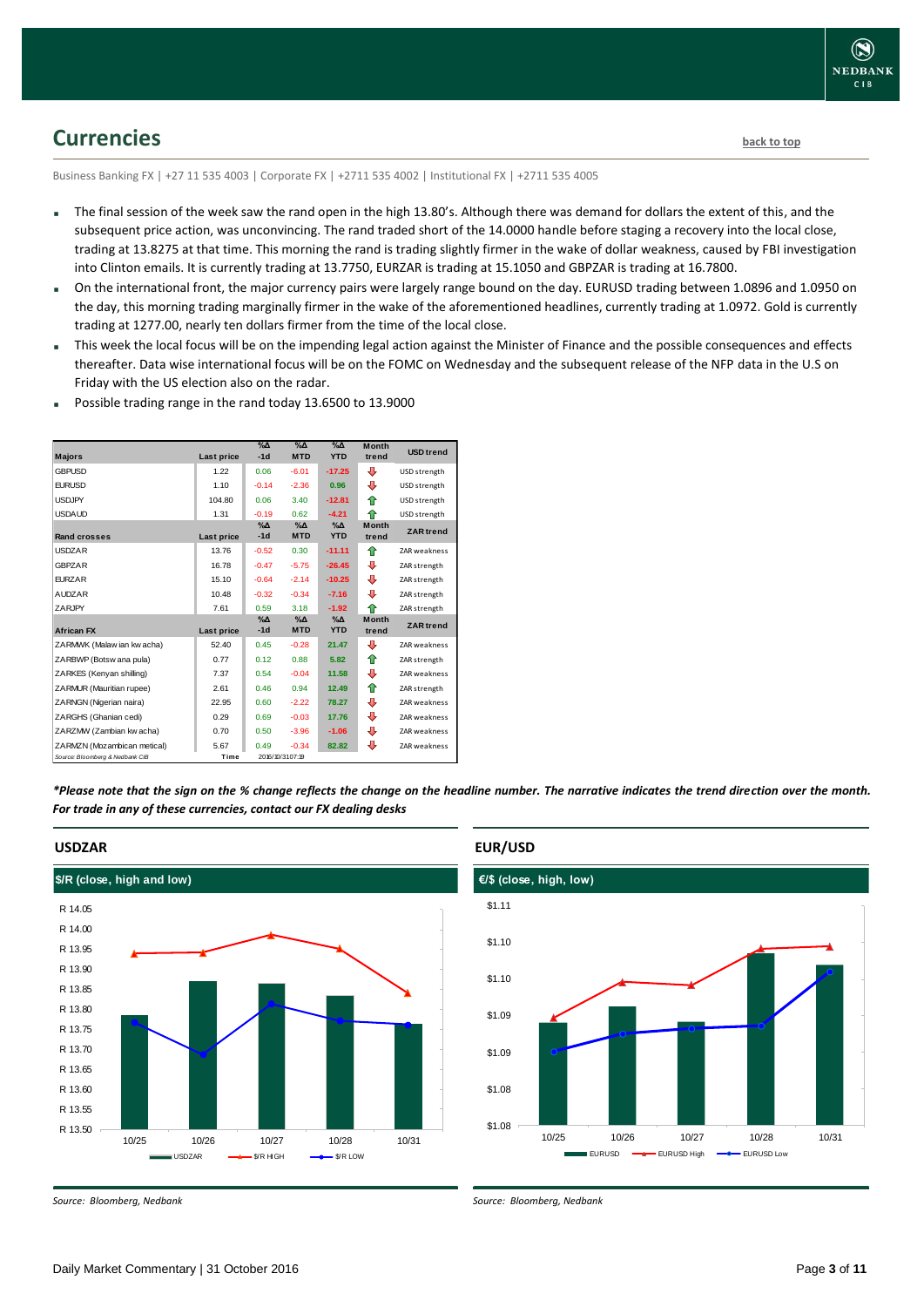# <span id="page-3-0"></span>**Commodities [back to top](#page-0-0)**

Nedbank CIB Market Commentary | CIBMarketComm@Nedbank.co.za | +27 11 295 5430| +27 11 535 4038

- Bullion saw some volatile price action on Friday, as the US market opened. While the price declined by \$10/oz. in the local session, international markets, predominantly US, made up these losses quite sharply. The dollar eased off on Friday, despite upbeat US GDP data, which resulted in some gold ETF buying by bargain hunters.
- Brent declined on Friday, falling below the key \$50/bbl. mark late in the local session. Confusion and uncertainty regarding the planned production cuts by OPEC has resulted in the market pare back its initial exuberance regarding the proposed cuts. The oil market remains in a supply glut, keeping the price low for now.

| <b>Commodities</b>              | Last price | $\% \Delta$<br>$-1d$ | $\% \Delta$<br><b>MTD</b> | $\% \Delta$<br><b>YTD</b> | <b>Month</b><br>trend |
|---------------------------------|------------|----------------------|---------------------------|---------------------------|-----------------------|
| Brent near future (\$)          | 49.45      | $-0.52$              | 0.79                      | 32.64                     | 11                    |
| WTI crude (\$)                  | 48.51      | $-0.39$              | 0.56                      | 30.97                     | ⇑                     |
| Gold spot (\$)                  | 1 276.98   | 0.12                 | $-2.96$                   | 20.22                     | ⊕                     |
| Platinum spot (\$)              | 979.23     | $-0.14$              | $-4.68$                   | 9.58                      | ⊕                     |
| SA w hite maize spot (R)        | 3 854.00   | 1.02                 | 7.26                      | $-17.31$                  |                       |
| Source: Bloomberg & Nedbank CIB | Time       |                      | 2016/10/3107:19           |                           |                       |

### **Platinum vs Gold Platinum vs. Gold**



### **Brent Crude vs West Texas Intermediate Brent Crude vs West Texas Intermediate**



*Source: Bloomberg*

*Source: Bloomberg*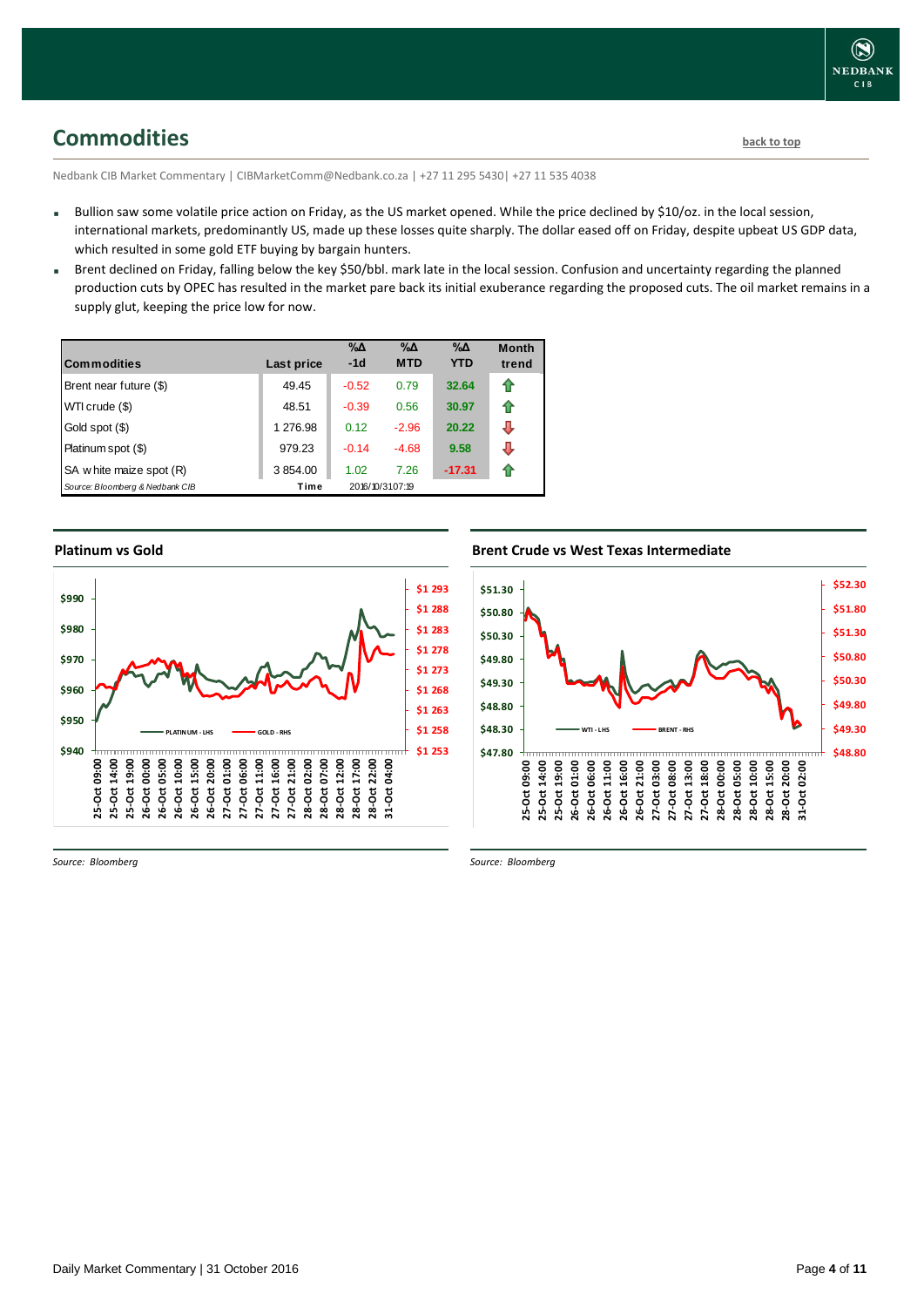### <span id="page-4-0"></span>**Fixed income and interest rates back to the line of the set of the set of the set of the set of the set of the set of the set of the set of the set of the set of the set of the set of the set of the set of the set of th**

|                                 |                   | Δ               | Δ          | Δ          | <b>Month</b>            |                                  |                   | Δ               | Δ          | Δ          | <b>Month</b> |
|---------------------------------|-------------------|-----------------|------------|------------|-------------------------|----------------------------------|-------------------|-----------------|------------|------------|--------------|
| <b>Bonds</b>                    | Last price        | 1 <sub>d</sub>  | <b>MTD</b> | <b>YTD</b> | trend                   | <b>FRAs and Swaps</b>            | Last price        | 1 <sub>d</sub>  | <b>MTD</b> | <b>YTD</b> | trend        |
|                                 | ℅                 | bps             | bps        | bps        |                         |                                  | %                 | bps             | bps        | bps        |              |
| R203-0.9 yrs                    | 7.83              | 15.14           | 40.44      | $-69.96$   | 全                       | 3X6 FRA                          | 7.42              | $-3.00$         | 2.00       | 0.50       | ⇮            |
| R208-4.4 yrs                    | 8.26              | $-2.10$         | 21.80      | $-115.10$  | 合                       | 6X9 FRA                          | 7.51              | 2.00            | 7.00       | $-26.50$   | 合            |
| R186-10.1 yrs                   | 8.84              | $-2.80$         | 18.10      | $-92.60$   | ♠                       | 9X12 FRA                         | 7.56              | 3.00            | 12.00      | $-69.00$   | 合            |
| R2048-31.3 yrs                  | 9.51              | $-0.80$         | 15.30      | $-88.80$   | ⇮                       | 18X21 FRA                        | 7.56              | $-2.00$         | 14.00      | $-145.00$  | ⇑            |
| <b>US 10 yr</b>                 | 1.85              | $-0.29$         | 25.01      | $-42.49$   | 合                       | SA 2yr Sw ap                     | 7.51              | $-1.00$         | 9.00       | $-65.10$   | 合            |
| <b>UK 10 yr</b>                 | 1.26              | 0.56            | 68.90      | $-35.71$   | ⇮                       | SA 3yr Sw ap                     | 7.59              | $-1.00$         | 11.00      | $-95.40$   | 合            |
| German 10 yr                    | 0.17              | $-1.76$         | $-240.34$  | $-73.45$   | ⊕                       | SA 5yr Sw ap                     | 7.83              | $-1.50$         | 14.00      | $-116.00$  | ⇑            |
| Japan 10 yr                     | $-0.05$           | 9.52            | $-48.31$   | $-117.36$  | $\overline{\mathbf{u}}$ | SA 10yr Swap                     | 8.26              | $-2.00$         | 17.00      | $-121.00$  | ⇮            |
|                                 |                   | Δ               | Δ          | Δ          | <b>Month</b>            | SA 15yr Swap                     | 8.34              | $-1.50$         | 17.40      | $-132.25$  | ♠            |
| <b>Money Market</b>             | <b>Last price</b> | 1 <sub>d</sub>  | <b>MTD</b> | <b>YTD</b> | trend                   |                                  |                   | Δ               | Δ          | Δ          | <b>Month</b> |
|                                 | ℅                 | bps             | bps        | bps        |                         | <b>Spreads</b>                   | <b>Last price</b> | 1 <sub>d</sub>  | <b>MTD</b> | <b>YTD</b> | trend        |
| SA repo rate                    | 7.00              | 0.00            | 0.00       | 75.00      | $\Rightarrow$           |                                  | %                 | bps             | bps        | bps        |              |
| SA prime rate                   | 10.50             | 0.00            | 0.00       | 75.00      | $\Rightarrow$           | 2v10v                            | $-0.75$           | 1.00            | $-8.00$    | 55.90      | ⇩            |
| SA CPI (MTD = previous month)   | 6.10              |                 | 20.00      |            | ⇑                       | 3v10v                            | $-0.68$           | 1.00            | $-6.00$    | 25.60      | ⇩            |
| SA 3m JIBAR                     | 7.36              | 0.00            | 0.00       | 73.30      | $\Rightarrow$           | R186-R203                        | 1.19              | $-17.94$        | $-22.34$   | $-22.64$   | ⊕            |
| SA 3m NCD                       | 7.33              | 0.00            | $-1.25$    | 72.50      | ⊕                       | R2048-R186                       | 0.66              | 2.00            | $-2.80$    | 3.80       | ⇩            |
| SA 6m NCD                       | 7.98              | 0.00            | 5.00       | 46.25      | ⇮                       | 5y-R186                          | $-1.02$           | 1.30            | $-4.10$    | $-23.40$   | ⇩            |
| SA 12m NCD                      | 8.48              | $-2.50$         | 2.50       | 3.75       | 合                       | 10y-R186                         | $-0.59$           | 0.80            | $-1.10$    | $-28.40$   | ₽            |
| US 3m LIBOR                     | 0.89              | $-0.14$         | 3.23       | 27.32      | 合                       | 15y-R186                         | $-0.52$           | 1.30            | $-0.70$    | $-39.65$   | ₽            |
| UK 3m LIBOR                     | 0.40              | 0.00            | 2.21       | $-18.55$   | €                       | SA 5yr CDS spread - basis points | 254.00            | $-1.21$         | $-3.53$    | $-80.68$   | ₽            |
| Japan 3m LIBOR                  | $-0.02$           | 0.38            | 1.51       | $-8.64$    | ⇑                       | Source: Bloomberg & Nedbank CIB  | Time              | 2016/10/3107:21 |            |            |              |
| Source: Bloomberg & Nedbank CIB | Time              | 2016/10/3107:19 |            |            |                         |                                  |                   |                 |            |            |              |

Bond flow sales |+2711 535 4021 | Corporate Money Markets | +2711 535 4007 | Business Bank Money Markets | +2711 535 4006

 SAGBs open with a bid after the Business Day ran a story (hotly denied by the NPA) that a press conference this morning will announce the dropping of charges against Minister Gordhan.

US elections are heating up after the new FBI investigations, so watch these two developments for direction this week.

■ 8.95/75 the range still on R186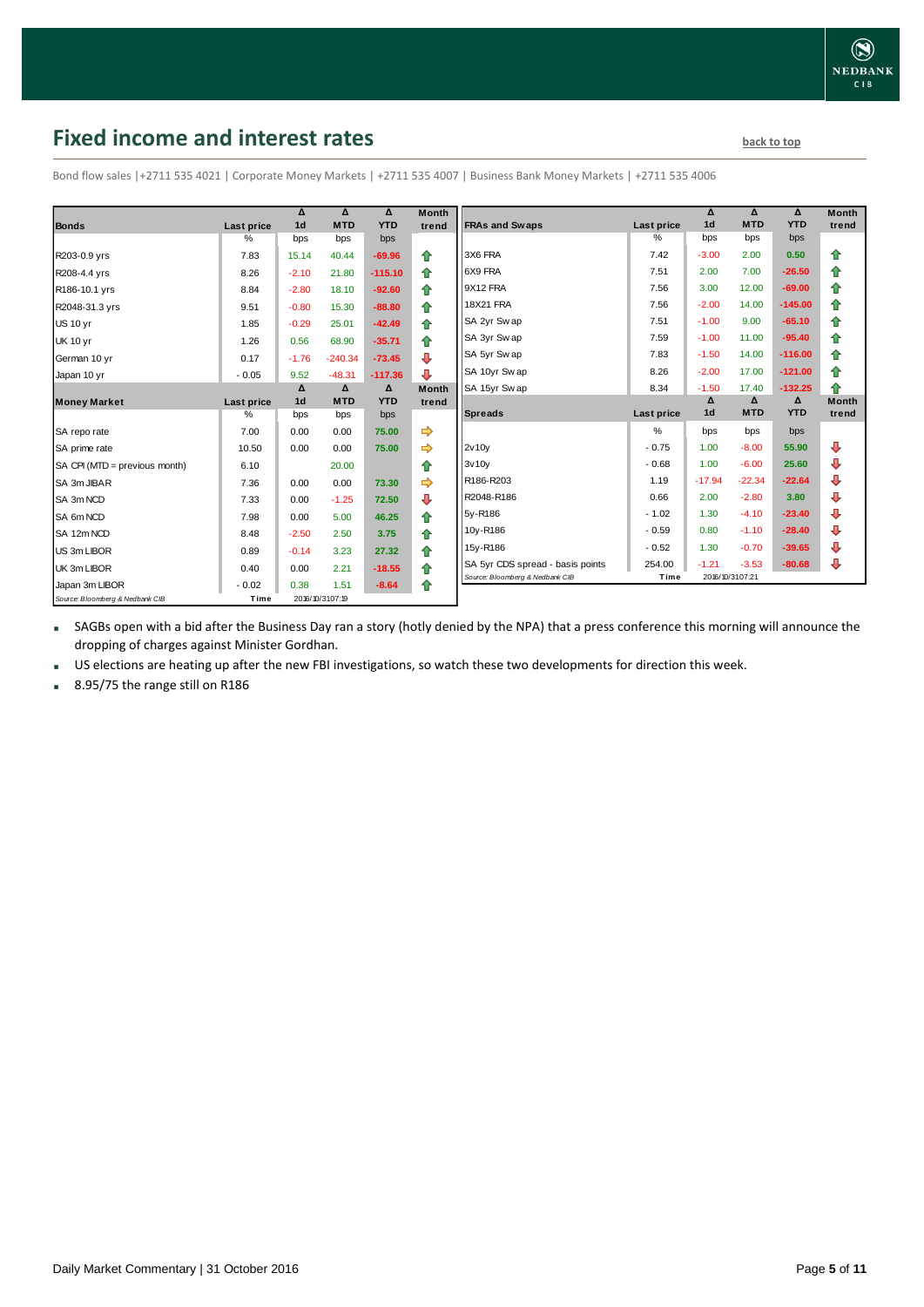# <span id="page-5-0"></span>**Equities [back to top](#page-0-0)**

Cash equities | +2711 535 4030/31

#### **South Africa**

 The JSE traded lower on Friday as weak financials and industrials weighed on the market. Both the Top 40 and the All Share dropped over 6 tenths of a percent as markets closed lower for the third consecutive session dragging the local bourse over 1.5% lower for the last 5 trading session. Friday saw Anheuser-Busch fall over 4% as the company missed its profit estimates for the sixth consecutive quarter. Steinhoff International dropped over 2% while food manufacturer Tiger Brands rose over 2 percent as investors responded to a trading statement that the company expects headline earnings to be between 18 and 21 percent higher. For the week, base metal miners Assore and African Rainbow minerals jumped over 5% as well as mobile operator MTN while gold miners lost ground as Sibanye, Goldfields and Anglogold Ashanti lost 13%, 8% and 6% respectively. Value traded was R17bn and the rand was at R13.83 to the dollar.

#### **UK/Europe**

 European markets were mixed with many adding to their recent poor performances. The regions benchmark the Stoxx Europe 600 lost 3 tenths of a percent. The silver lining for the week is that banks had a relatively good performance and managed to lose its status of the worst performing industry. The FTSE gained just over a tenth of a percent, International Consolidated Airlines Group jumped over 5%. The DAX lost 2 tenths of a percent with gains in basic materials offset by weaker financial and consumer stocks. In France, the CAC rose 3 tenths of a percent. Saint-Gobain and Sanofi rose over 5% and 3% respectively after both firms reported strong third quarter results. A report by Bank of America showed that European exchange-traded funds tracked by Bloomberg had the second largest withdrawals in the world past week. Eurozone GDP and CPI numbers will be released later today.

#### **USA**

 U.S. markets closed lower with the Dow falling under a tenth of a percent and the S&P dropping 3 tenths of a percent. News that the FBI reopened a probe into Hilary Clinton's use of an unauthorised e-mail server dampened sentiment and shifted focus from data released by the Commerce Department which showed that U.S. economic activity increased more than expected in the third quarter. GDP for the period increased 2.9% better than for 2.5% forecast. Notable moves were all due to company earnings. Amazon lost 5% the company reported third quarter earnings which were below forecasts while Chevron gained 3.9% as results exceeded expectations. Of the companies that have reported so far 78 percent of firms have beaten profit estimates and 58% beat sales forecasts.

#### **Asia**

 Asian markets are trading mostly lower with energy companies under pressure as crude fell to a one month low after OPEC failed to agree on supply cuts. Discussions will continue in late November. At the time of writing the Nikkei was down 4 tenths of a percent. While energy counters led declines, other notable moves were driven by earnings reports. Tomorrow the Bank of Japan will meet to set interest rates. The Hang Seng gained a tenth of a percent. CNOOC Ltd. lost a percent and insurance and financial services firm AIA Group plunged over 6% on concern that Chinese restrictions on the purchase of insurance products will dent earnings. In mainland China, the Shanghai Composite was down 3 tenths of a percent while in Australia the ASX was trading 7 tenths of a percent higher as gold miners responded well to the higher gold price.

|                                 |                   | $\%$ $\Delta$ | $\%$ $\Delta$   | $\%$ $\Delta$ | <b>Month</b> |
|---------------------------------|-------------------|---------------|-----------------|---------------|--------------|
| <b>Developed Markets</b>        | Last price        | $-1d$         | <b>MTD</b>      | <b>YTD</b>    | trend        |
| Dow Jones                       | 18 161.19         | $-0.05$       | $-0.80$         | 4.22          | ⊕            |
| Nasdag                          | 5 190.10          | $-0.50$       | $-2.29$         | 3.65          | ⊕            |
| S&P 500                         | 2 126.41          | $-0.31$       | $-1.93$         | 4.03          | ⊕            |
| DJ Eurostoxx 50                 | 3 0 79.24         | $-0.19$       | 2.56            | $-5.76$       | 合            |
| <b>DAX</b>                      | 10 696.19         | $-0.19$       | 1.76            | $-0.44$       | ⇑            |
| CAC                             | 4548.58           | 0.33          | 2.26            | $-1.91$       | 合            |
| <b>FTSE</b>                     | 6996.26           | 0.14          | 1.40            | 12.08         | ⇑            |
| ASX200                          | 5 317.70          | 0.64          | $-2.17$         | 0.41          | ⊕            |
| Nikkei 225                      | 17 412.64         | $-0.19$       | 4.31            | $-8.52$       | ⇑            |
| <b>MSCI World</b>               | 1 690.96          | $-0.22$       | $-2.01$         | 1.69          | ⊕            |
|                                 |                   | %Δ            | %Δ              | %Δ            | <b>Month</b> |
| <b>Emerging Markets</b>         | Last price        | $-1d$         | <b>MTD</b>      | <b>YTD</b>    | trend        |
| Hang Seng                       | 22 997.32         | 0.19          | $-1.29$         | 4.94          | ⊕            |
| Shanghai                        | 3 089.93          | $-0.46$       | 2.84            | $-12.69$      | ⇑            |
| Brazil Bovespa                  | 64 307.63         | 0.09          | 10.18           | 48.35         | ⇑            |
| India - NSE                     | 27 930.21         | $-0.04$       | 0.23            | 6.94          | ⇮            |
| <b>Russia Micex</b>             | 1981.76           | 0.10          | 0.19            | 12.51         | 合            |
| <b>MSCI</b> Emerging            | 903.50            | $-0.20$       | 0.00            | 13.77         | ♠            |
|                                 |                   | %Δ            | %Δ              | %Δ            | <b>Month</b> |
| <b>SA Indices</b>               | <b>Last price</b> | $-1d$         | <b>MTD</b>      | <b>YTD</b>    | trend        |
| <b>JSE All Share</b>            | 50 797.70         | $-0.67$       | $-2.22$         | 0.21          | ⊕            |
| Top 40                          | 44 308.17         | $-0.63$       | $-2.46$         | $-3.25$       | ⊕            |
| Resi 10                         | 31 659.75         | $-0.36$       | $-2.46$         | 24.67         | ⊕            |
| Indi 25                         | 66 732.24         | $-0.63$       | $-2.18$         | $-7.00$       | ⊕            |
| Fini 15                         | 14 251.00         | $-1.01$       | $-3.24$         | $-6.46$       | ⊕            |
| Source: Bloomberg & Nedbank CIB | Time              |               | 2016/10/3107:19 |               |              |

**NEDBANK**  $CIB$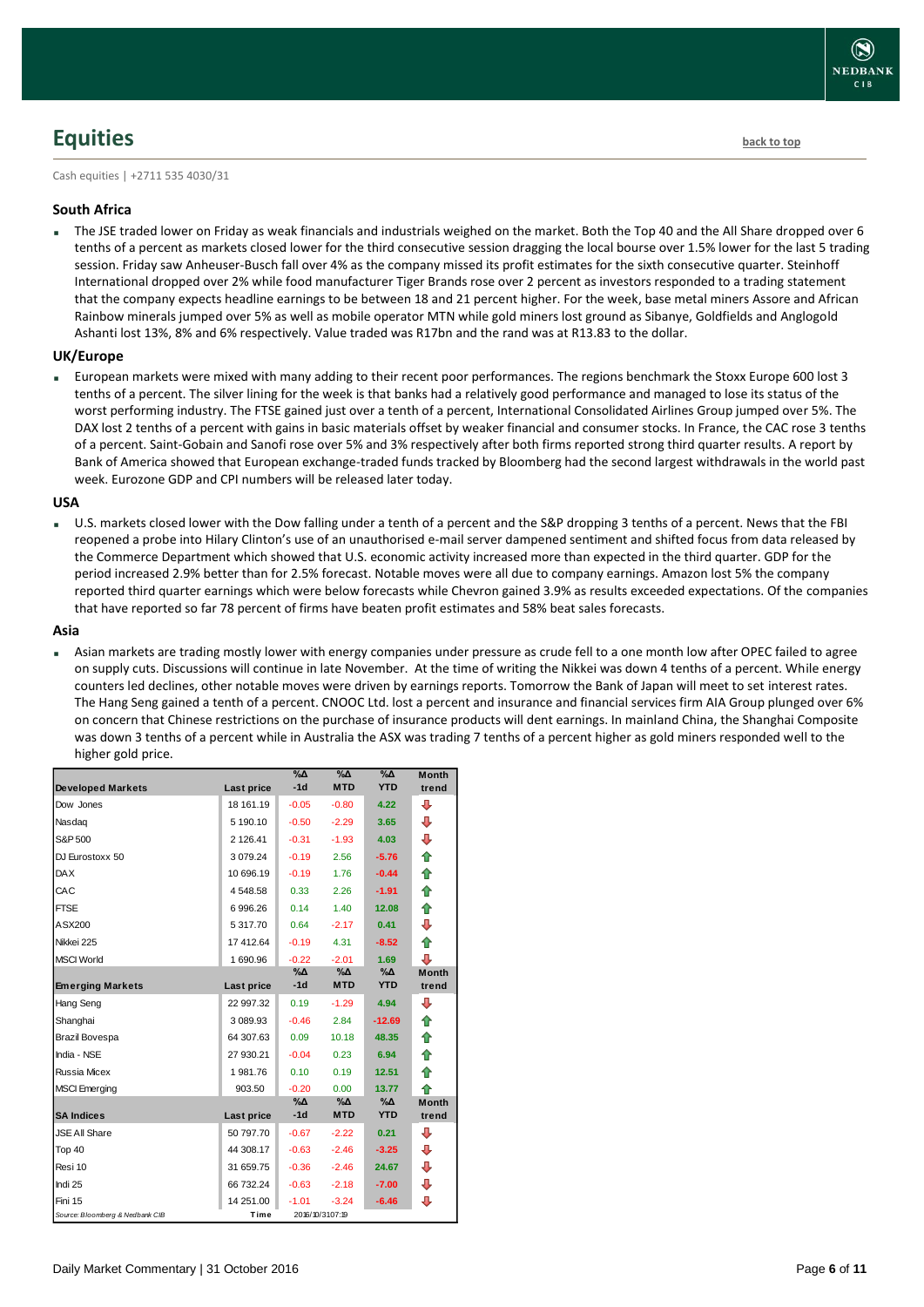### <span id="page-6-0"></span>**Economics [back to top](#page-0-0)**

Nedbank CIB Market Commentary | CIBMarketComm@Nedbank.co.za | +27 11 295 5430

#### **SA**

- SA's monthly budget deficit narrowed to R3.94 billion in September, from R16.68 billion in August. Revenues declined by 6.2% m/m in September, due to lower CIT and PIT. Expenditures slumped 12.6% over the month, therefore resulting in the sharply narrower deficit.
- For the YTD, revenue collection is slightly lower compared to the run rate during the same period last year, while expenditure usage is slightly over the run rate in the last fiscal year. The FYTD deficit stands at R121.9 billion, compared to R121.1 billion in the 2015/16 fiscal year.

**Synopsis: Fiscal consolidation is continually stressed by the finance minister, urging departments to cut back spending so that the current year's fiscal deficit of 3.4% is met. Low growth and lower revenue collection will likely make this target difficult to achieve, unless economic activity picks up, boosting tax revenues. Fractional GDP growth is expected this year, and while the stagflation dilemma has eased, the SARB remains cautious in the face of upcoming event-risks in the form of a local credit ratings review and possible Fed rate hike. The SARB is likely to signal the peak of the current hiking cycle, either at their last meeting for the year, or in January 2017. The risk of one more rate hike of 25bps remains on the table, given the abovementioned event-risks, along with a volatile rand exchange rate.**

#### **Europe**

- Eurozone business climate indicator (BCI) rose to 0.55 index points in October, from 0.44 previously, better than forecasts of 0.46. Business confidence, industrial confidence, services and economic confidence all improved.
- Drivers of better confidence indicators in October are better production, employment, prices and exports. Sentiment over the next 12 months sees further improvements in consumer finances, general economic conditions, improved employment and purchasing decisions. Current demand is higher compared to the previous 12 months, while future demand is expected to rise as well.
- Consumers view the current business, economic and financial situation better compared to the last 12 months.

**Synopsis: Monetary policy will likely remain ultra-loose until economic activity and inflation firms up. Brexit events next year may pose some headwind to growth, confidence and business activity in the near term, and the medium-term impact is uncertain at this stage. Geopolitical risks remain a key headwind to economic stability in the region.**

#### **Japan**

- Japanese industrial production growth slowed to 0.9% y/y in September, from 4.5% in August, worse than forecasts of 1.9%. The decline was led by a slump in IT electronic equipment and parts which may be a reflection of subdued exports. Inventories declined but remained elevated. Industrial production growth over Q3 was positive and likely to add marginally to Q3 GDP growth. Surveys indicate a possible expansion of industrial output in Q4, which will bode well for growth in the quarter.
- Retail sales remain reflective of consumer demand in Japan, contracting by 1.9% y/y in September, from 2.1% in August, better than forecasts of 1.8%. Households are still unwilling to purchase household goods, electronics and other non-durable and non-essential items. Until economic activity turns around, consumer demand will likely remain subdued over the medium term.

**Synopsis: The economic recovery in Japan remains weak and will require further fiscal stimulus over the medium term. Monetary policy has failed to spur inflation over the last few years, with the BOJ's inflation target of above 2% by 2018 may be difficult to meet unless stimulus is advanced.**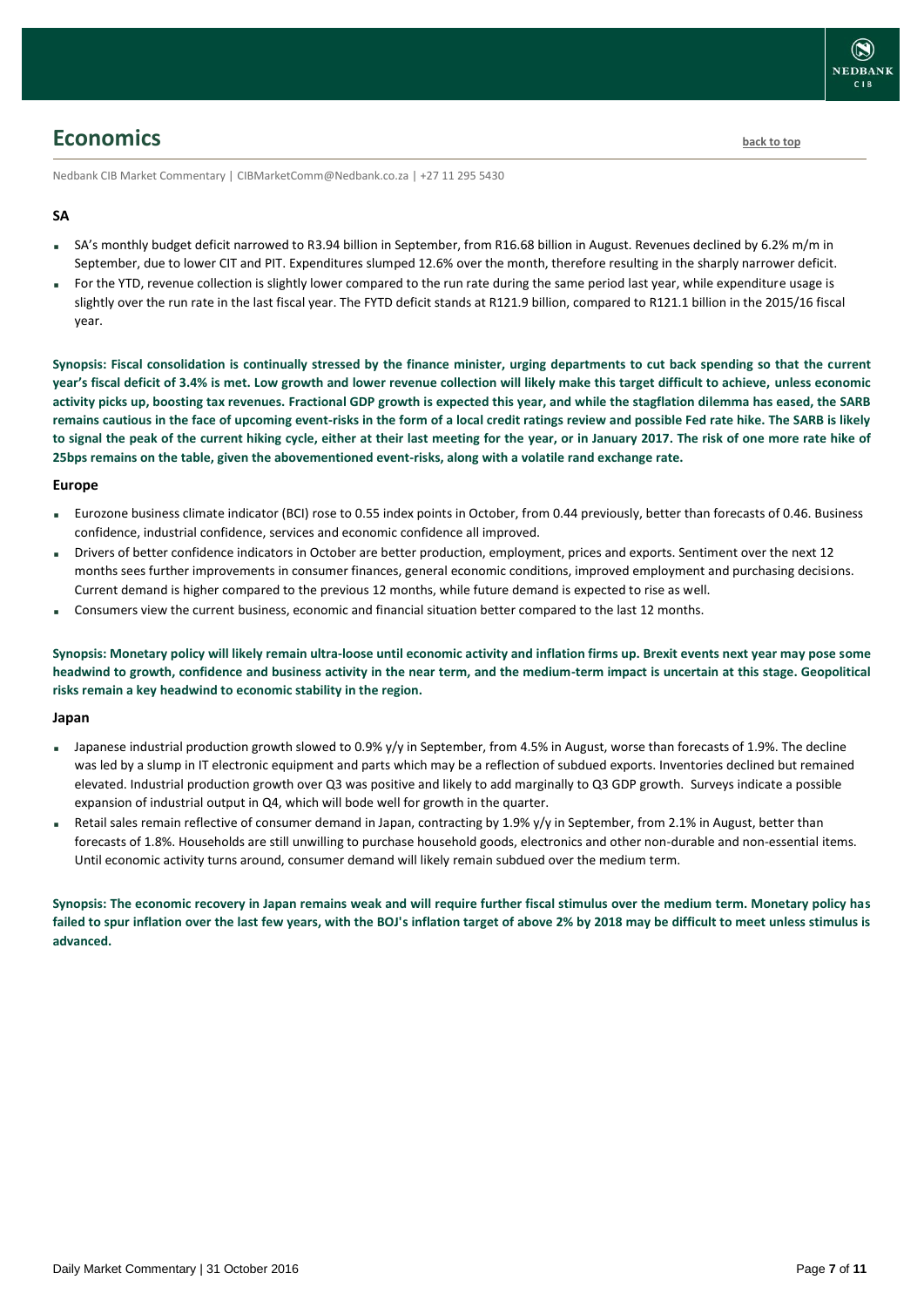# <span id="page-7-0"></span>**JSE performance [back to top](#page-0-0)**

Nedbank CIB Market Commentary | CIBMarketComm@Nedbank.co.za | +27 11 295 5430

| <b>Top40 constituents</b>             | <b>Last price</b> | %Δ<br>$-1d$ | %Δ<br><b>MTD</b> | %Δ<br><b>YTD</b>  | <b>Month</b><br>trend |
|---------------------------------------|-------------------|-------------|------------------|-------------------|-----------------------|
| AGL: Anglo American Plc               | 185.11            | 0.16        | 7.99             | 168.31            | ⇑                     |
| ANG: Anglogold Ashanti Ltd            | 184.49            | $-0.07$     | $-16.80$         | 73.62             | ⊕                     |
| APN: Aspen Pharmacare Holdings Lt     | 300.50            | $-0.40$     | $-3.06$          | $-2.90$           | ⇩                     |
| BAT: Brait Se                         | 93.74             | $-0.28$     | $-15.15$         | $-43.36$          | ⊕                     |
| <b>BGA: Barclays Africa Group Ltd</b> | 152.00            | $-1.07$     | 0.66             | 5.93              | ⇑                     |
| <b>BID: Bid Corp Ltd</b>              | 241.86            | $-0.47$     | $-6.67$          |                   | ⇩                     |
| BIL: Bhp Billiton Plc                 | 206.75            | $-0.02$     | $-0.09$          | 18.86             | ⇩                     |
| BTI: British American Tobacco Plc     | 785.82            | 1.05        | $-10.46$         | $-10.00$          | ⇩                     |
| <b>BVT: Bidvest Group Ltd</b>         | 166.95            | $-1.07$     | 3.32             | 63.44             | ⇑                     |
| CFR : Financiere Richemont-Dep Rec    | 90.22             | $-0.38$     | 8.28             | $-19.16$          | ✿                     |
| DSY: Discovery Ltd                    | 113.28            | $-0.63$     | 0.25             | $-14.80$          | ⇑                     |
| FFA: Fortress Income Fund Ltd-A       | 16.15             | $-0.19$     | $-0.62$          | 0.44              | ⇩                     |
| FFB: Fortress Income Fund Ltd         | 31.32             | $-1.88$     | $-4.37$          | $-10.08$          | ⇩                     |
| <b>FSR: Firstrand Ltd</b>             | 46.10             | $-0.04$     | $-2.95$          | 8.80              | ⇩                     |
| GFI: Gold Fields Ltd                  | 55.89             | $-0.18$     | $-16.58$         | 32.44             | ⇩                     |
| GRT : Grow thpoint Properties Ltd     | 24.84             | $-0.52$     | $-1.86$          | 6.93              | ⇩                     |
| IMP: Impala Platinum Holdings Ltd     | 54.24             | $-0.48$     | $-21.96$         | 116.61            | ⊕                     |
| INL: Investec Ltd                     | 83.29             | $-1.78$     | $-1.28$          | $-23.94$          | ⊕                     |
| INP: Investec Plc                     | 83.61             | $-1.46$     | $-0.23$          | $-24.05$          | ⇩                     |
| <b>ITU: Intu Properties Plc</b>       | 46.31             | $-2.55$     | $-11.82$         | $-37.35$          | ⇩                     |
| LHC: Life Healthcare Group Holdin     | 36.64             | 0.08        | $-3.25$          | 4.48              | ⇩                     |
| MEI: Mediclinic International Plc     | 149.37            | $-0.33$     | $-9.88$          |                   | ⇩                     |
| MND: Mondi Ltd                        | 268.85            | $-1.90$     | $-6.83$          | $-12.50$          | ⇩                     |
| MNP: Mondi Plc                        | 268.81            | $-0.95$     | $-6.82$          | $-12.87$          | ⇩                     |
| MRP: Mr Price Group Ltd               | 151.34            | 0.22        | $-0.27$          | $-24.33$          | ⇩                     |
| MTN: Mtn Group Ltd                    | 113.10            | $-1.73$     | $-3.71$          | $-14.89$          | ⇩                     |
| NED: Nedbank Group Ltd                | 214.15            | $-1.95$     | $-3.69$          | 13.54             | ⇩                     |
| NPN: Naspers Ltd-N Shs                | 2 3 1 6 . 2 4     | $-0.59$     | $-2.48$          | 9.26              | ⇩                     |
| NTC: Netcare Ltd                      | 34.40             | $-1.01$     | 2.29             | 1.47              | ⇧                     |
| OML: Old Mutual Plc                   | 33.39             | $-1.36$     | $-7.30$          | $-19.45$          | ⇩                     |
| RDF: Redefine Properties Ltd          | 11.37             | 0.89        | $-0.52$          | 17.22             | ⇩                     |
| REI: Reinet Investments Sa-Dr         | 27.50             | 0.11        | $-8.09$          | $-13.74$          | ⇩                     |
| REM: Remgro Ltd                       | 221.76            | $-1.15$     | $-1.59$          | -7.87             | ⇩                     |
| RMH: Rmb Holdings Ltd                 | 57.00             | -1.28       | $-2.95$          | 2.50 <sub>1</sub> | ⊕                     |
| SBK: Standard Bank Group Ltd          | 139.08            | $-1.08$     | $-1.13$          | 22.54             | ⇩                     |
| SGL : Sibanye Gold Ltd                | 37.53             | $-3.25$     | $-24.12$         | 64.25             | ⊕                     |
| SHP: Shoprite Holdings Ltd            | 191.00            | $-1.29$     | $-0.20$          | 33.32             | ⊕                     |
| SLM: Sanlam Ltd                       | 64.77             | $-1.91$     | 1.52             | 6.99              | ⇑                     |
| SNH: Steinhoff International H Nv     | 71.71             | $-2.48$     | $-8.71$          | -8.66             | ⊕                     |
| SOL: Sasol Ltd                        | 381.53            | $-0.69$     | 1.47             | $-9.03$           | 合                     |
| TBS: Tiger Brands Ltd                 | 379.13            | 2.45        | $-0.29$          | 19.81             | ⇩                     |
| VOD: Vodacom Group Ltd                | 146.43            | $-1.13$     | $-5.00$          | $-3.92$           | ⊕                     |
| WHL: Woolw orths Holdings Ltd         | 76.48             | $-0.80$     | -1.05            | $-23.63$          | ⊕                     |
| Source: Bloomberg & Nedbank CIB       | Time              |             | 2016/10/3107:19  |                   |                       |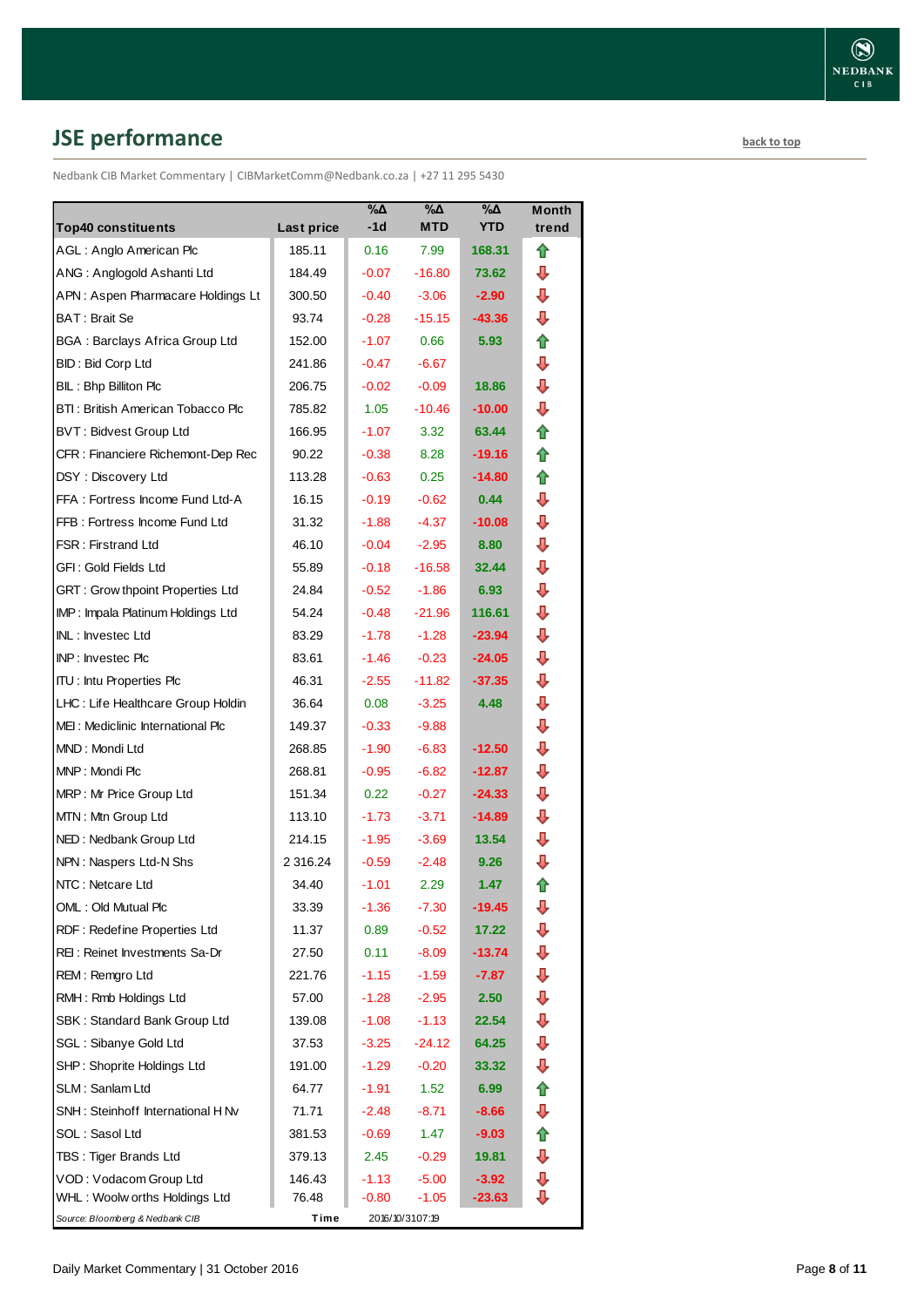# <span id="page-8-0"></span>**Last day to trade back to the contract of the contract of the contract of the contract of the contract of the contract of the contract of the contract of the contract of the contract of the contract of the contract of t**

Susan Correia | [Scorreia@Nedbankcapital.co.za](mailto:Scorreia@Nedbankcapital.co.za) | +27 11 295 8227

| <b>Share Code</b> | Share name              | Dividend / interest rate  |
|-------------------|-------------------------|---------------------------|
| 1 November 2016   |                         |                           |
| <b>ALP</b>        | Atlantic Leaf Prop Ltd  | dividend @ 71.053920cps   |
| EOH.              | <b>EOH Holdings Ltd</b> | dividend $@$ 185cps       |
| EQU               | Equites Prop Fund Ltd   | dividend $@$ 54.442820cps |
| <b>NRL</b>        | Newpark REIT Ltd        | dividend @ 24.998840cps   |
| <b>ORE</b>        | Orion Real Estate Ltd   | dividend $@$ 2.35cps      |
| PHM               | Phumelela Game Leisure  | dividend @ 70cps          |
| PSG               | PSG Group Ltd           | dividend $@$ 125cps       |

*Source: JSE*

## <span id="page-8-1"></span>**Economic calendar [back to top](#page-0-0)**

Nedbank CIB Market Commentary | CIBMarketComm@Nedbank.co.za | +27 11 295 5430

| <b>Time</b> | Country Event |                                   | Period | <b>Survey</b>            | Actual                   | Prior            | <b>Revised</b>           |
|-------------|---------------|-----------------------------------|--------|--------------------------|--------------------------|------------------|--------------------------|
| 28-Oct      |               |                                   |        |                          |                          |                  |                          |
| 01:01       | UK            | <b>GfK Consumer Confidence</b>    | Oct    | $-3$                     | $-3$                     | $-1$             | --                       |
| 01:30       | <b>JN</b>     | Jobless Rate                      | Sep    | 3.10%                    | 3.00%                    | 3.10%            | $\sim$                   |
| 01:30       | JN            | Job-To-Applicant Ratio            | Sep    | 1.38                     | 1.38                     | 1.37             | $-$                      |
| 01:30       | JN            | Overall Household Spending YoY    | Sep    | $-2.70%$                 | $-2.10%$                 | $-4.60%$         | --                       |
| 01:30       | JN            | Natl CPI YoY                      | Sep    | $-0.50%$                 | $-0.50%$                 | $-0.50%$         | $\overline{a}$           |
| 11:00       | EC            | <b>Economic Confidence</b>        | Oct    | 104.9                    | 106.3                    | 104.9            | $-$                      |
| 11:00       | EC            | <b>Business Climate Indicator</b> | Oct    | 0.46                     | 0.55                     | 0.45             | 0.44                     |
| 11:00       | EC            | <b>Industrial Confidence</b>      | Oct    | $-1.6$                   | $-0.6$                   | $-1.7$           | $-1.8$                   |
| 11:00       | EC            | Services Confidence               | Oct    | 10                       | 12                       | 10               |                          |
| 11:00       | EC            | Consumer Confidence               | Oct F  | -8                       | -8                       | -8               | --                       |
| 14:00       | <b>GE</b>     | CPI YoY                           | Oct P  | 0.80%                    | 0.80%                    | 0.70%            | $-$                      |
| 14:30       | US            | GDP Annualized QoQ                | 3Q A   | 2.60%                    | 2.90%                    | 1.40%            | $-$                      |
| 14:30       | US            | <b>Personal Consumption</b>       | 3Q A   | 2.60%                    | 2.10%                    | 4.30%            | --                       |
| 16:00       | US            | U. of Mich. Sentiment             | Oct F  | 88.2                     | $\overline{\phantom{a}}$ | 87.9             | $\overline{a}$           |
|             | <b>SA</b>     | South Africa Budget               | Sep    | $\overline{\phantom{a}}$ | $-3.94b$                 | $-16.68b$        | $\overline{\phantom{a}}$ |
| 31-Oct      |               |                                   |        |                          |                          |                  |                          |
| 01:50       | JN            | <b>Industrial Production YoY</b>  | Sep P  | 1.90%                    | 0.90%                    | 4.50%            |                          |
| 01:50       | <b>JN</b>     | <b>Retail Trade YoY</b>           | Sep    | $-1.80%$                 | $-1.90%$                 | $-2.10%$         | $-2.20%$                 |
| 08:00       | SA            | Money Supply M3 YoY               | Sep    | 5.50%                    | $\overline{\phantom{a}}$ | 5.48%            | $\overline{\phantom{a}}$ |
| 08:00       | <b>SA</b>     | Private Sector Credit YoY         | Sep    | 5.95%                    | $\overline{\phantom{a}}$ | 6.15%            | $\overline{\phantom{a}}$ |
| 09:00       | GE            | <b>Retail Sales YoY</b>           | Sep    | 1.50%                    | $\mathbf{u}$             | 3.70%            | $\overline{\phantom{a}}$ |
| 11:30       | UK            | Net Consumer Credit               | Sep    | 1.5 <sub>b</sub>         | $\overline{a}$           | 1.6 <sub>b</sub> | $-$                      |
| 11:30       | UK            | M4 Money Supply YoY               | Sep    | $\overline{\phantom{a}}$ | $\overline{\phantom{a}}$ | 5.40%            |                          |
| 12:00       | EC            | <b>CPI Estimate YoY</b>           | Oct    | 0.50%                    | $\overline{\phantom{a}}$ | 0.40%            | $-$                      |
| 12:00       | EC            | GDP SA QoQ                        | 3Q A   | 0.30%                    | $\overline{a}$           | 0.30%            |                          |
| 12:00       | EC            | <b>GDP SA YoY</b>                 | 3Q A   | 1.60%                    | $\overline{\phantom{a}}$ | 1.60%            | $\overline{a}$           |
| 14:00       | <b>SA</b>     | <b>Trade Balance Rand</b>         | Sep    | 0.9 <sub>b</sub>         | $\overline{\phantom{a}}$ | $-8.6b$          |                          |
| 14:30       | US            | Personal Income                   | Sep    | 0.40%                    | $\sim$                   | 0.20%            | $\overline{a}$           |
| 14:30       | US            | <b>Personal Spending</b>          | Sep    | 0.50%                    | $\overline{\phantom{a}}$ | 0.00%            |                          |
| 14:30       | US            | PCE Deflator YoY                  | Sep    | 1.20%                    | $\overline{a}$           | 1.00%            | $-$                      |
| 14:30       | US            | PCE Core YoY                      | Sep    | 1.70%                    | $\overline{a}$           | 1.70%            |                          |
| 15:45       | US            | Chicago Purchasing Manager        | Oct    | 54                       | $\overline{a}$           | 54.2             |                          |
| 16:30       | US            | Dallas Fed Manf. Activity         | Oct    | $\overline{2}$           | $\overline{\phantom{a}}$ | $-3.7$           | $\overline{a}$           |

Source: Bloomberg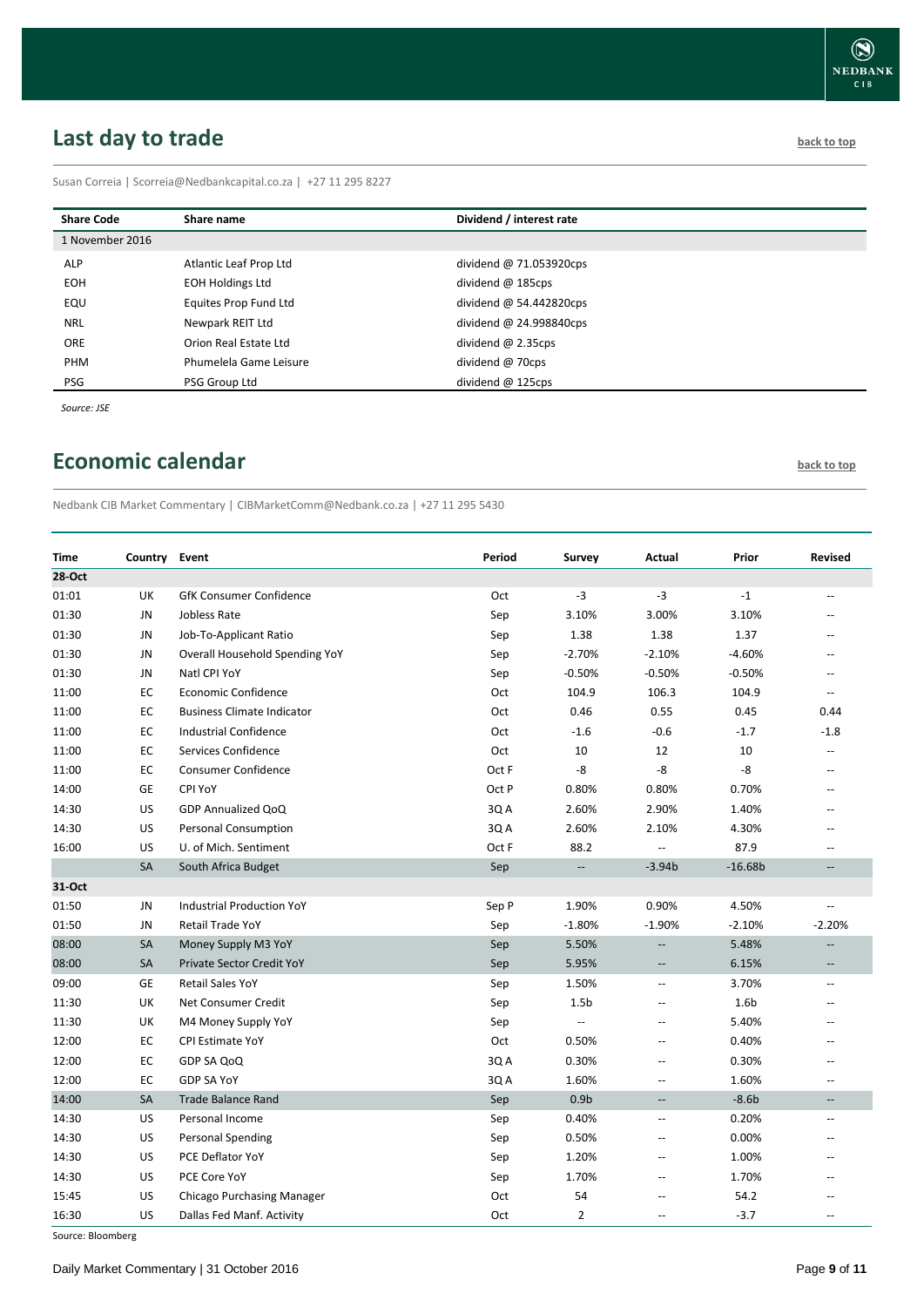

### <span id="page-9-0"></span>**Contacts**

**Head: Strategic Research Mohammed Yaseen Nalla, CFA** (011) 295 5430

**ALM Portfolio Management** (011) 535 4042

**Equities Sales and Distribution** (011) 535 4030/31

**Forex Institutional Sales Desk** (011) 535 4005

**Interest Rate Swaps & FRA's Trading** (011) 535 4004

**Money Market Institutional Sales Desk** (011) 535 4008

**Treasury: Economic Analyst Reezwana Sumad** (011) 294 1753

**Bond Trading** (011) 535 4021

**Forex Business Banking Sales Desk** (011) 535 4003

**Forex Retail Sales Desk** (011) 535 4020

**Money Market Business Banking Sales Desk** (011) 535 4006

**Non Soft & Soft Commodities Trading** (011) 535 4038

**Credit Derivatives**  (011) 535 4047

**Forex Corporate Sales Desk** JHB (011) 535 4002; DBN (031) 327 3000; CTN (021) 413 9300

**Inflation Trading** (011) 535 4026

**Money Market Corporate Sales Desk** JHB (011) 535 4007; DBN (031) 327 3000; CTN (021) 413 9300

**Preference shares desk** (011) 535 4072